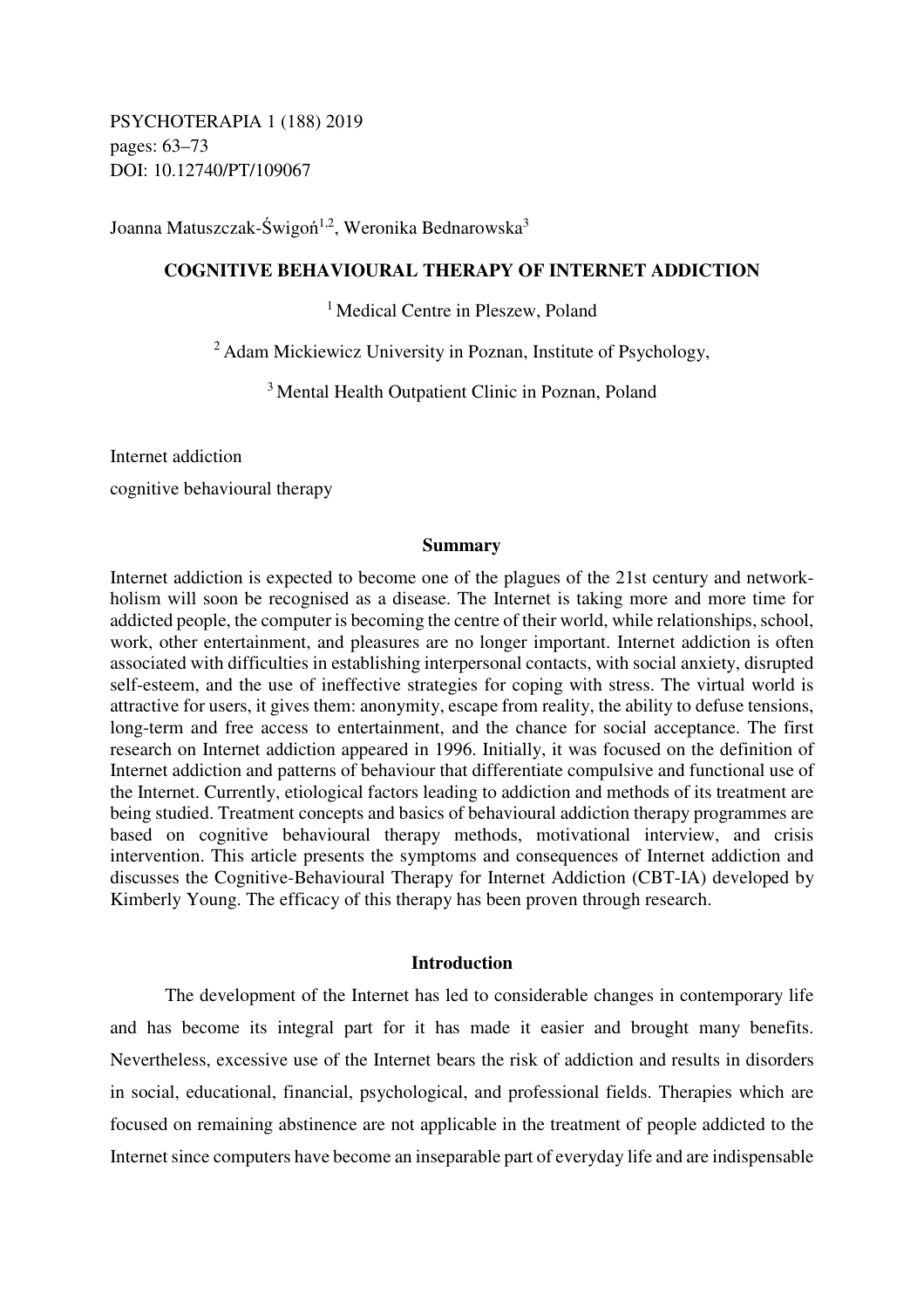at work or school. This article is going to present Cognitive-Behavioural Therapy for Internet Addiction, CBT-IA by Kimberly Young [1]. It combines principles of cognitive-behavioural and harm-reduction therapies. Young recognised that moderate and controlled access to the Internet should be the aim of the therapy. At the same time, it is frequently necessary to apply total abstinence from certain specific web applications triggering addiction, such as erotic websites, interactive online games, or chatrooms. Therefore, it is crucial to identify particular web applications evoking addiction while the therapy [2].

#### **Definition of Internet Addiction**

Behavioural addictions induce compulsion to do certain activities which have a destructive influence on the functioning of the addicts and their environment. Among behavioural addictions, one can distinguish: pathological gambling, addiction to the computer and the Internet, addiction to sex, or shopaholism [3]. Internet addiction is regarded as an increasing threat to health in many parts of the world. It is estimated that in Europe it is spread among 1-2.1% of young adults, in the countries of south-eastern Asia – 6.7% and in the United States – 0.6% [3]. According to the Poprawa research, 23% of young adults fulfil the criteria for the risk of Internet addiction and about 1% are already addicted to the web [4]. Clinical trials have demonstrated that Internet addiction is accompanied by a loss of interests, disturbances in psychosocial functioning, social withdrawal, and increased anxiety in social situations [1]. Specific treatment programmes are, therefore, needed.

In spite of the fact that the first reviews of the clinical aspects appeared over 20 years ago [5], the classification of Internet addiction is still a controversial subject; therefore, several terms are used interchangeably in scientific literature, namely, compulsive Internet use, problematic Internet use [6], and pathological Internet use [7].

Two types of Internet addictions can be distinguished: general and specific, which may consider cybersex, online relations, Internet compulsions, such as gambling or shopping, information searching, and playing online games [5]. General Internet addiction is defined as multidimensional abuse of the Internet, which is often connected with wasting time and untargeted Internet use. Dysfunctional thoughts of oneself and the world play a key role in both types of Internet addiction [6, 8].

Kimberly Young distinguished five forms of behaviour which are symptoms of Internet addiction, namely: (1) cybersexual addiction – compulsive use of Internet pornography; (2) cyber-relationship addiction – addiction to online social contacts; virtual friends become more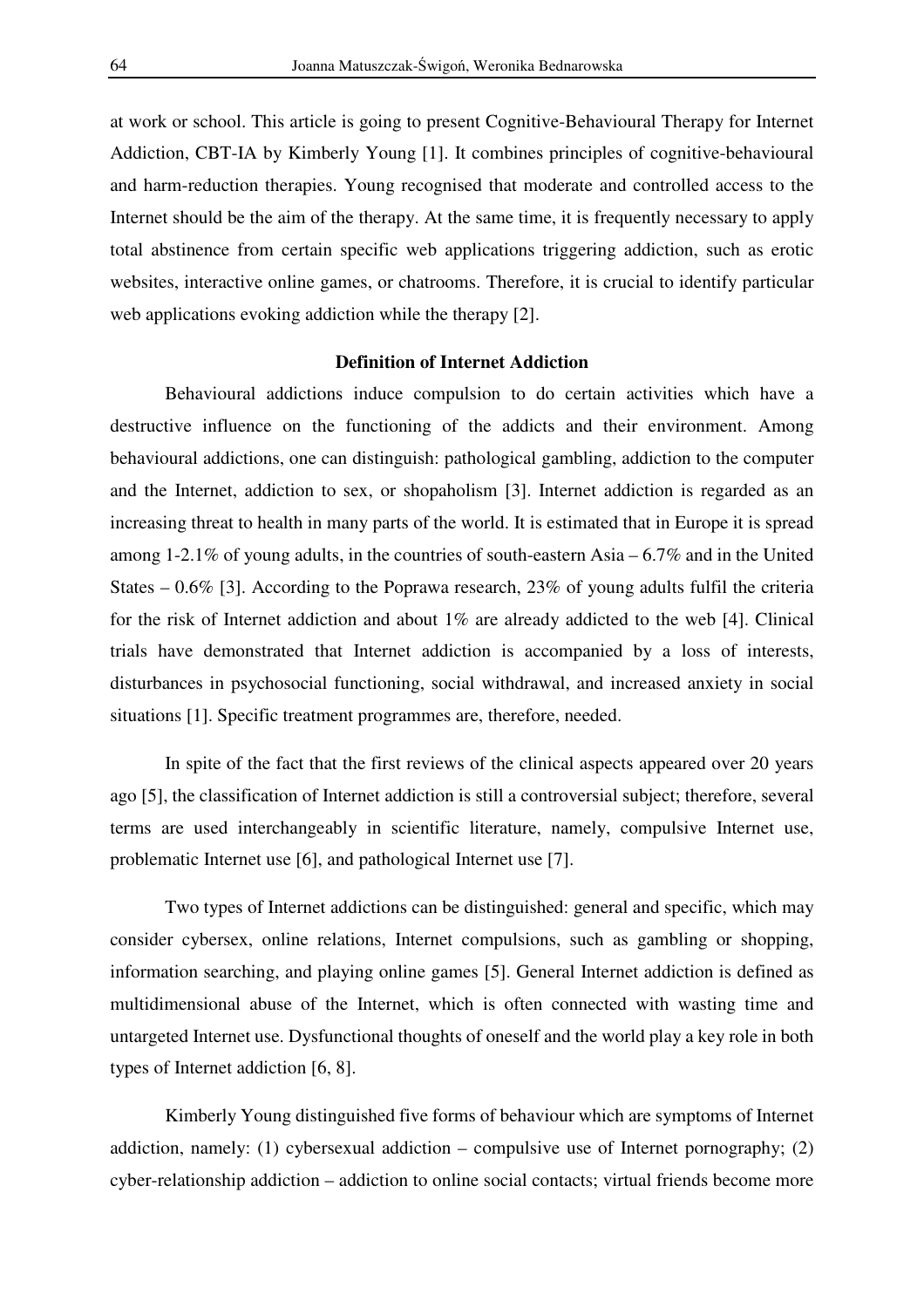important than the real family and friends;(3) net compulsion – compulsion to use the web constantly; (4) information overload – compulsion to experience scrambles of information; (5) computer addiction including game playing – one does not need to be logged in to the net, however, they feel the urge to spend time at the computer.

### **Symptoms of Internet Addiction**

The American Psychiatric Association decided to include Internet Gaming Disorder in the fifth edition of the Diagnostic and Statistical Manual of Mental Disorders, DSM-5 [9], section 'conditions that require additional research'. The group of specialists working on the DSM-5 review determined not to include Internet addiction due to the excessive range of activities which are part of the diagnosis as well as inconsistency in the definition of the concept.

Internet addicts report symptoms similar to those of addiction to a psychoactive substance, as well as other behavioural disorders (for instance, gambling disorders.) Symptoms of Internet addiction include:(1) the urge or compulsion to use the Internet; (2) subjective conviction that possibilities to control behaviours connected with the Internet are reduced (i.e. weakening of the control over refraining from using the Internet and the amount of time spent in the network);(3) the occurrence of anxiety, irritation, or lower levels of wellbeing when trying to stop or limit using the Internet and clearing of the symptoms upon the return to the network; (4) spending more and more time online in order to obtain the same level of satisfaction and well-being which previously has been attained in significantly less time (tolerance of online time);(5) progressive neglect of alternative sources of pleasure or interests in favour of the Internet; (6) using the Internet despite harmful physical, psychological, and social effects which are related to spending time online [11].

### **Consequences of Internet Addiction**

Addiction to the Internet impairs the functioning of an individual in the psychological, physical, and social areas. The consequences of Internet addiction are presented in Tables 1, 2 and 3.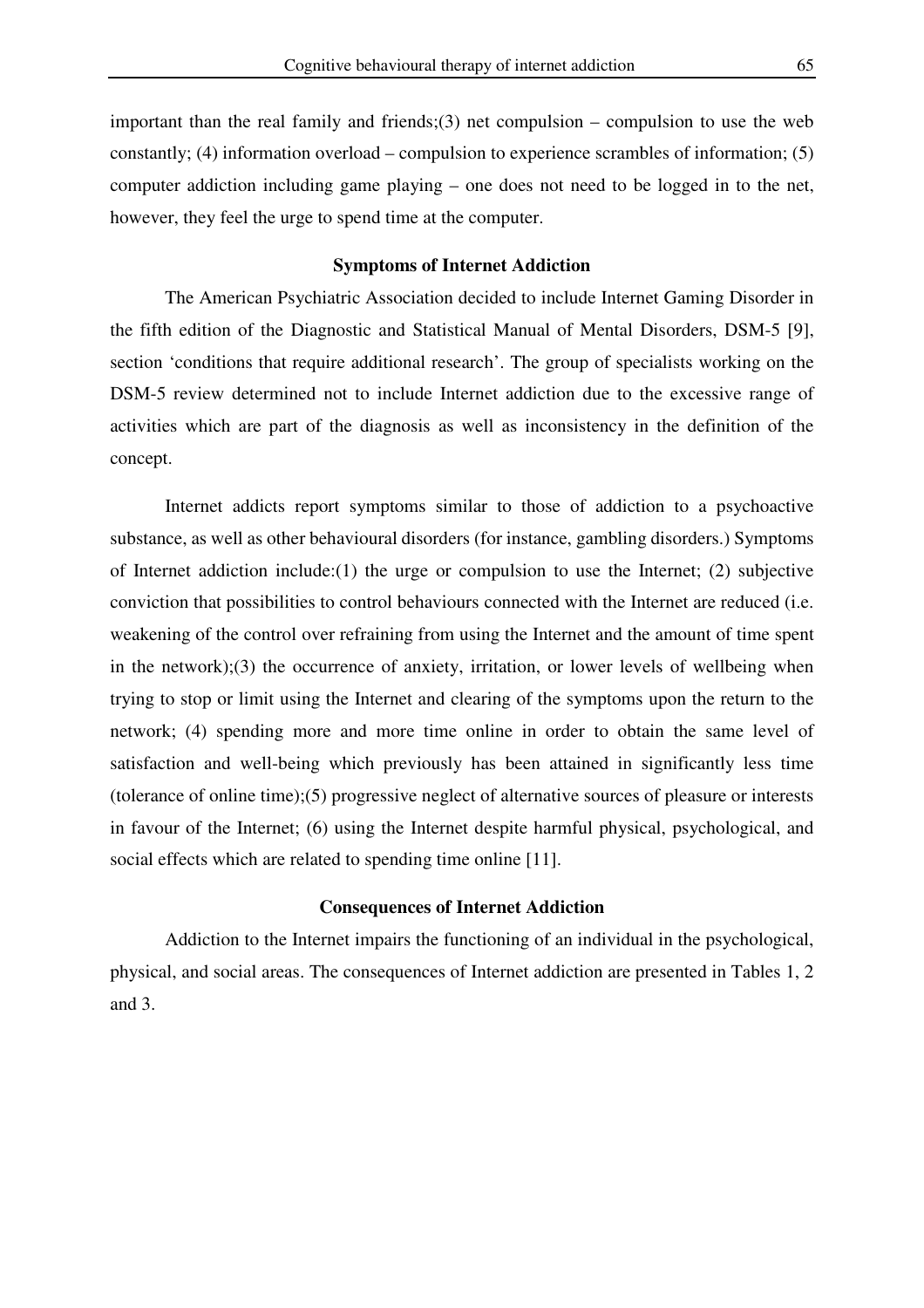| <b>Psychological consequences</b>                                                           |  |  |  |  |  |
|---------------------------------------------------------------------------------------------|--|--|--|--|--|
| emotional disorders                                                                         |  |  |  |  |  |
| hyperactivity                                                                               |  |  |  |  |  |
| problems with concentration                                                                 |  |  |  |  |  |
| mood lowering                                                                               |  |  |  |  |  |
| restricting interests                                                                       |  |  |  |  |  |
| giving up other pleasures and pastimes                                                      |  |  |  |  |  |
| impulse control disorder                                                                    |  |  |  |  |  |
| disorders at the cognitive level (confusion in the vastness of information, difficulties in |  |  |  |  |  |
| selecting and processing information)                                                       |  |  |  |  |  |
| sleep disorders                                                                             |  |  |  |  |  |

# Table 1. **Psychological consequences of Internet addiction**

Own elaboration on the basis of P. Chocholska, M. Osipczuk [11];

# Table 2. **Physiological consequences of Internet addiction**

| <b>Physiological consequences</b>                                                                                    |  |  |  |  |  |  |
|----------------------------------------------------------------------------------------------------------------------|--|--|--|--|--|--|
| headaches, neck pain                                                                                                 |  |  |  |  |  |  |
| faulty posture                                                                                                       |  |  |  |  |  |  |
| carpal tunnel syndrome – arises from overloading of muscles of wrist and fingers                                     |  |  |  |  |  |  |
| flexors and, as a result, the addict feels pain, finger numbness, and suffers from sensory                           |  |  |  |  |  |  |
| deficits                                                                                                             |  |  |  |  |  |  |
| atrophy of back and iliac furrow muscles                                                                             |  |  |  |  |  |  |
| diminished eyesight and deterioration of sight due to increased work of ocular muscles                               |  |  |  |  |  |  |
| and computer screen radiation                                                                                        |  |  |  |  |  |  |
| skin irritation                                                                                                      |  |  |  |  |  |  |
| excessive tiredness and fatigue                                                                                      |  |  |  |  |  |  |
| weakening of the immune system                                                                                       |  |  |  |  |  |  |
| digestive problems                                                                                                   |  |  |  |  |  |  |
| chronic pain of the neck, back, shoulders, forearms, joints, and hands as a result of                                |  |  |  |  |  |  |
| constant overload                                                                                                    |  |  |  |  |  |  |
| $Q_{\text{true}}$ algharation on the heair of $D$ , $Q_{\text{break}}$ alghara $M$ , $Q_{\text{time}}$ and $[111]$ . |  |  |  |  |  |  |

Own elaboration on the basis of P. Chocholska, M. Osipczuk [11];

## Table 3. **Social consequences of Internet addiction**

| <b>Social consequences</b>                              |  |  |  |  |  |  |
|---------------------------------------------------------|--|--|--|--|--|--|
| isolation, loneliness, alienation                       |  |  |  |  |  |  |
| conflicts with the environment                          |  |  |  |  |  |  |
| neglecting basic duties                                 |  |  |  |  |  |  |
| problems at the place of work, school                   |  |  |  |  |  |  |
| aggressive behaviours                                   |  |  |  |  |  |  |
| decline in communication skills (verbal and non-verbal) |  |  |  |  |  |  |

Own elaboration on the basis of P. Chocholska, M. Osipczuk [11];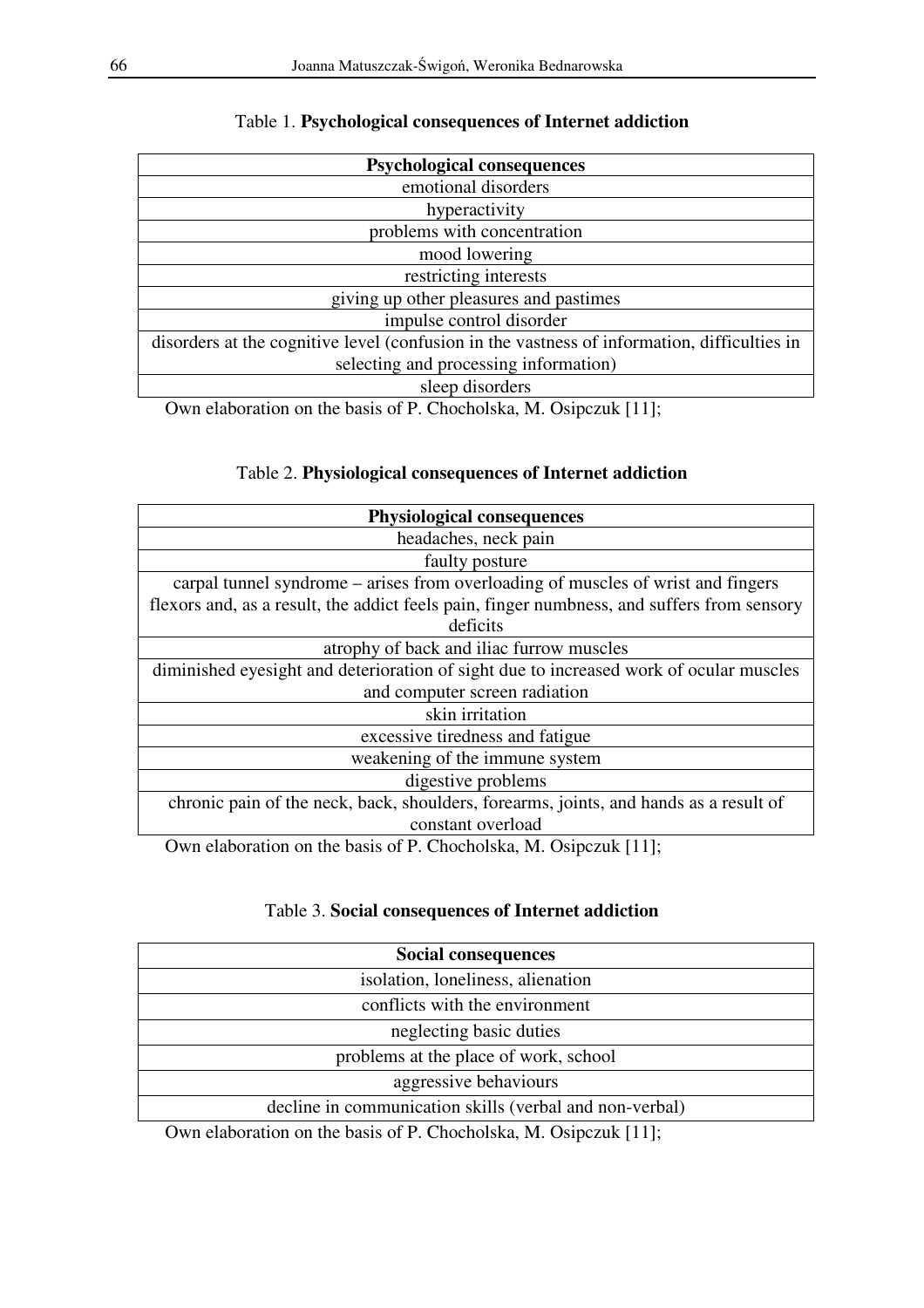#### **Assumptions of Cognitive Behavioural Therapy**

In cognitive-behavioural psychotherapy, it is assumed that the emotions and behaviour of an individual depend on their thought processes. The aim of the therapy is to teach addicts to monitor their thoughts, identify those evoking emotions and actions connected with addiction, recognise incentives stimulating dysfunctional thoughts, provide them with tools allowing them to improve control over their behaviour and teach them new ways of dealing with problems and prevention relapse methods [3]. In Internet addiction, it is recommended that the early phase of therapy should be behavioural therapy focusing on specific behaviours and situations where pulse control is most difficult. As the therapy progresses, emphasis is placed on cognitive content and processes and their impact on behaviour [13].

Cognitive-behavioural therapy is based on the conceptualisation of the case which helps to answer the following questions: 1) Why has the patient started using the Internet excessively? 2) How has the use of the Internet become the patient's permanent behaviour pattern? 3) Why has the patient been unable to limit Internet use despite negative consequences? 4)How have their core beliefs developed? 5) How had the patient functioned before he or she got addicted to the Internet? 6) What situations (beliefs or occurrences) trigger the patient to use the Internet?

Distal factors (important events from childhood or core and conditional beliefs) indicate the origin of addiction, whereas proximal factors (nonspecific and specific copying strategies, automatic thoughts, emotions, behaviours, risk situations causing Internet use) explain how an entrenched behaviour pattern is triggered in the current situation [3]. The integration of those two sources of information occurs in the process of diagnosis and therapy.

Young proposes to distinguish two levels of Internet addiction therapy. The first one focuses on dealing with an imminent crisis, while the second – on long-term recovery. It is an individual therapy which consists of 12 sessions taking place once a week. Cognitivebehavioural therapy for Internet addiction is a comprehensive approach consisting of three stages, which will be discussed below.

## Stage 1: Behaviour modification

Behaviour modification is applied to control compulsive Internet use. The initial aim of CBT-IA is to teach the patient both online and offline time management. It is important for the patient to answer the following questions: 1) On which days of the week do you usually log in? 2) What time do you usually start using the Internet? 3) How long does an Internet session last? 4) Where do you usually use the computer? The implementation of an efficient plan to modify behaviour requires the assessment of the current Internet use, in the first place. Therefore, the therapist asks the patient to fill in a register of Internet use, which allows to detect various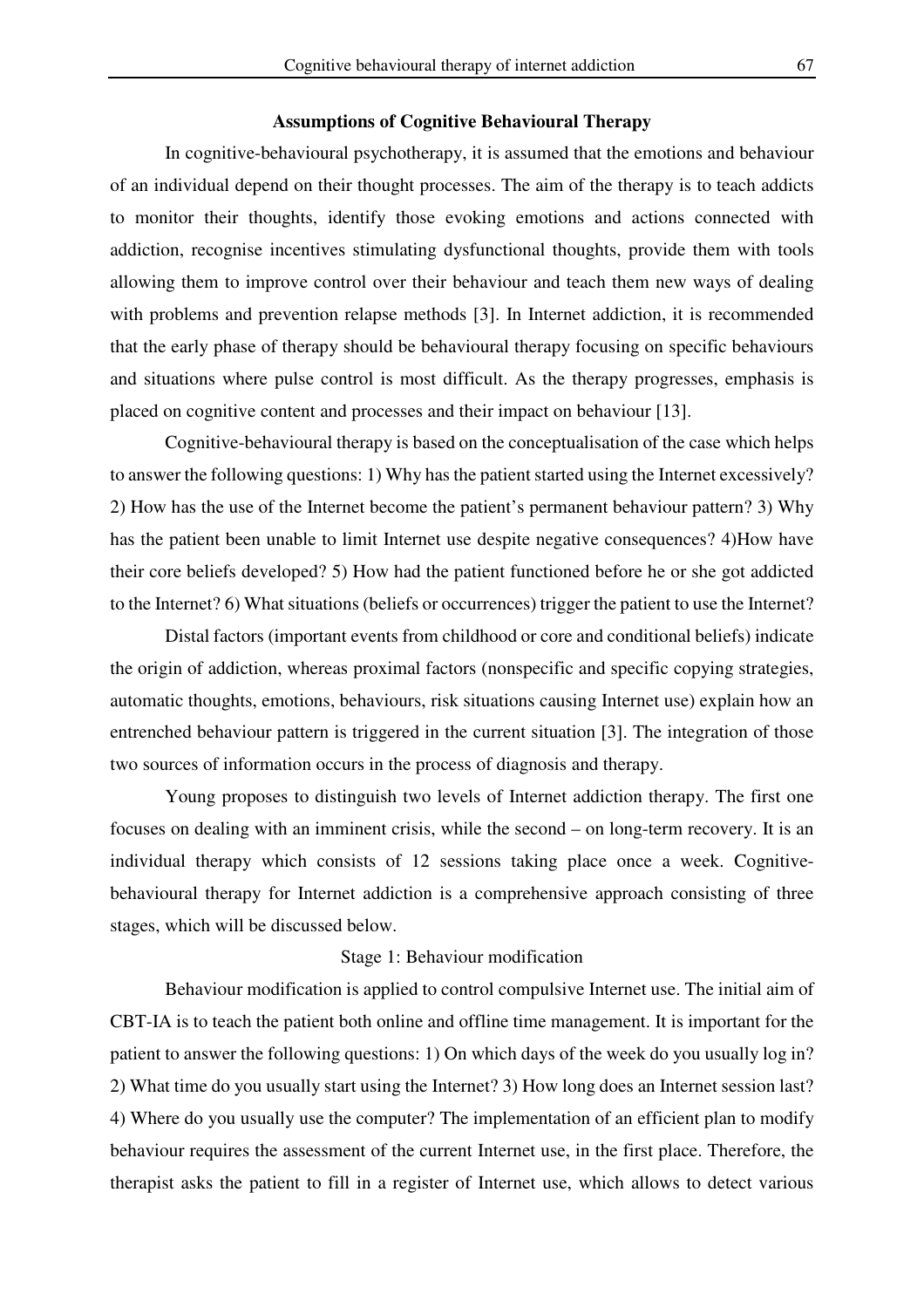stimuli causing compulsive behaviours. Keeping a detailed register is the basis to assess the use of the Internet by a patient, and, what is more, allows to identify high-risk situations and helps to set the aims of the therapy. (Table 4. presents a sample of the register.) Less time in front of the computer and refraining from using the problematic applications may be objective indicators of recovery. It is crucial to prepare a clear and structured therapeutic programme due to the constant availability of the Internet [1].

The first step to regaining control over using the Internet is removing all evidence of compulsive behaviour by, for example, formatting the disc and reorganising the way the Internet is used. At this stage, patients should delete their bookmarks and files connected with addiction. After having diagnosed harmful conduct, Young proposes to introduce new habits which would be opposite to the current ones; for instance, instead of checking e-mails immediately after waking up, the patient is supposed to take a shower and eat breakfast. If the patient uses the Internet all afternoon after work, he or she is to wait and turn on the computer not until after the evening news. The aim of this exercise is to disrupt the present routine and break the habit of being constantly online. The point is that patients should develop new and more adaptive patterns of using the Internet.

Since Internet addiction is associated with neglecting relations and failing to fulfil professional and home duties, the training of online and offline time management is an important CBT-IA aim. The addicts fail to meet important deadlines at work, withdraw from the family and social life, or spend little time with their family and, as a result, cannot cope with their life. For that reason, the therapist agrees with the patient on clear time management aims, helps him or her to introduce regular breaks while using the Internet (*e.g*. every half an hour), set precise online time limits, and change his or her activities. In order to prevent discontinuation of the therapy and relapses, it is necessary to plan sessions carefully and set realistic aims. For example, it may be done by limiting time in front of the computer from the current 40 hours to 20 hours per week and next, the therapist and the patient should distribute the 20 hours in defined time intervals and write them down in their weekly schedule. It is crucial for the online sessions to be short but frequent. Introducing a definite schedule of using the Internet allows the patient to feel that it is they who are in control over themselves and not the computer. It may sometimes occur to be helpful to install filtering software, which would block selected websites and create so-called post-it or sticky notes, for example, five negative consequences of excessive Internet use and five benefits of reducing the time in front of the computer or resigning from certain Internet applications. Moreover, the patient with his or her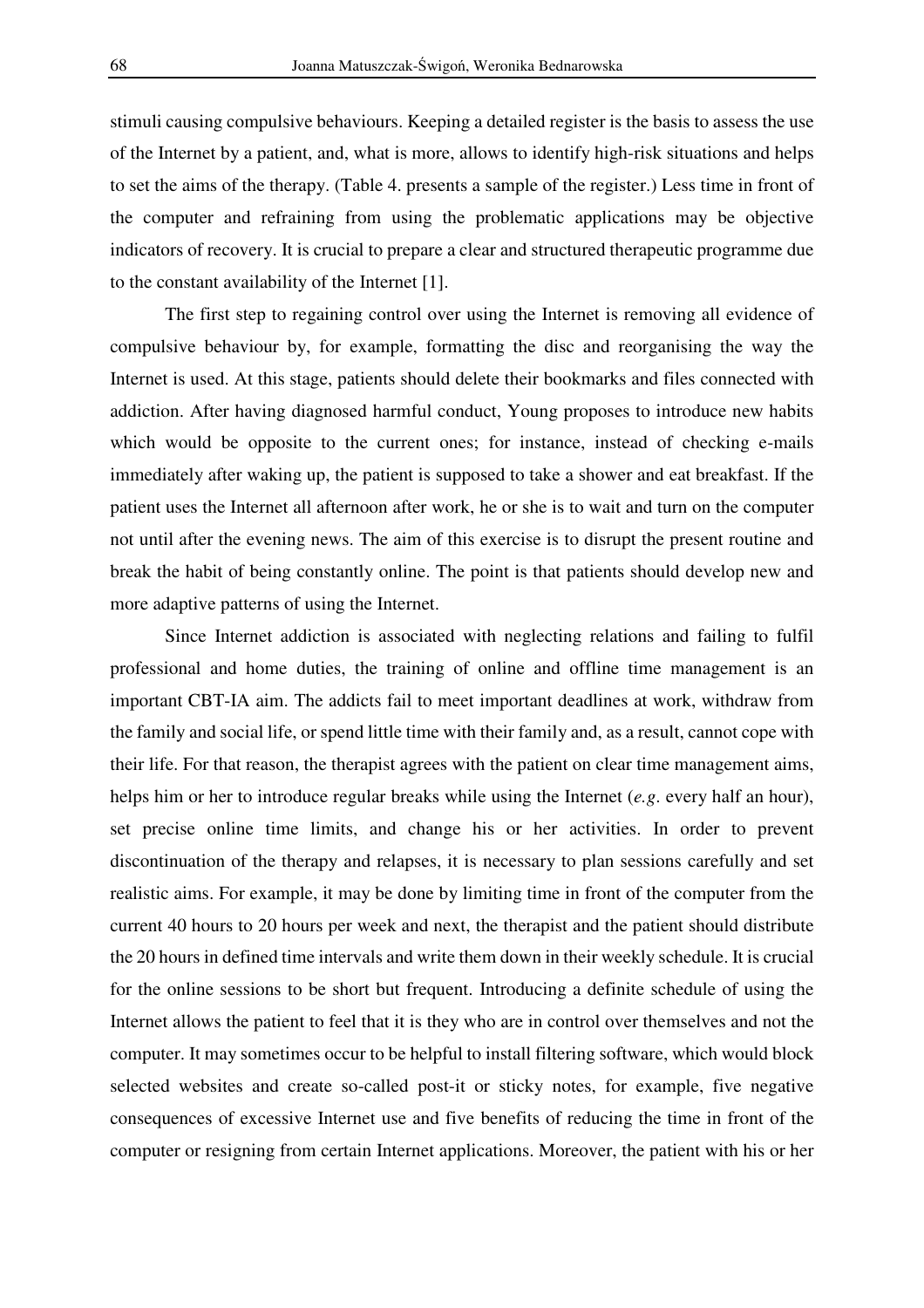therapist ought to make a priority list of using the Internet in each session for him or her to know what they turn on the computer for.

An illustrative list may be as follows: 1. Check for new e-mails at gmail.com, 2. Send an attachment to a co-worker, using gmail.com, 3. Check the train schedule at rozklad-pkp.pl, 4. Order a new sweater at zalando.pl, 5. Order a gift for the nephew's birthday at allegro.pl.

It is important that the list includes specific tasks with the web addresses of sites at which they can be completed. Owing to priority lists it becomes easier for the patient to meet the set time limits and the risk of causal surfing the net diminishes. Moreover, they learn to control time and be responsible when it comes to using the Internet.

In the first stage of cognitive-behavioural therapy for Internet addiction, behavioural therapy is applied in order to analyse behaviours both connected and not-connected with using a computer. The aim of this stage is to gradually limit the amount of online time and restrain oneself from the problematic applications while maintaining control over using a computer for legitimate purposes at the same time. The strategies oriented on behaviours not related to computer use focus on helping patients introduce positive changes without the Internet in their lives [1]. Internet addicts replace activities which they used to like with surfing the net, hence, it is essential to support them in the process of recalling how they used to like spending time and returning to them. To achieve that, a patient may be asked to list all activities that he or she limited or quit because of compulsive Internet use and then rate their importance before addiction on a scale from 1 to 3 (1 - 'very important',  $2 -$  'important',  $3 -$  'not important'). This exercise helps patients become more aware of their choices concerning the way they spend time and facilitates finding alternative activities to being online.

Table 4. **Register of Internet use**

| Date and l | Emotions  | Automatic     | Type of online activity $(e.g.   Time)$ | spent      | Result.<br>emotions, |
|------------|-----------|---------------|-----------------------------------------|------------|----------------------|
| time,      | their     | thoughts      | checking e-mail, chat, visiting         | online     | thoughts             |
| situation  | intensity | which have    | pornographic<br>websites.               | (Internet) |                      |
|            | $(0-100)$ | appeared      | monitoring<br>stock-exchange            | session)   | What activities have |
|            |           | while         | quotations, Allegro, random             |            | interrupted/<br>been |
|            |           | switching the | web-browsing)                           |            | neglected because    |
|            |           | computer on   |                                         |            | of being online?     |
|            |           |               |                                         |            |                      |

Source: Own elaboration on the basis of Young, 2011 [1], Popiel, Pragłowska [13]

Many people use their smartphones to surf on the Internet. Addiction to the smartphone is not the same construct as addiction to the Internet, therefore, during the therapy, for example at the stage of behaviour modification, it is worthwhile to plan precisely how the smartphone will be used for the Internet. It would be vital to settling with the patient that: 1) Internet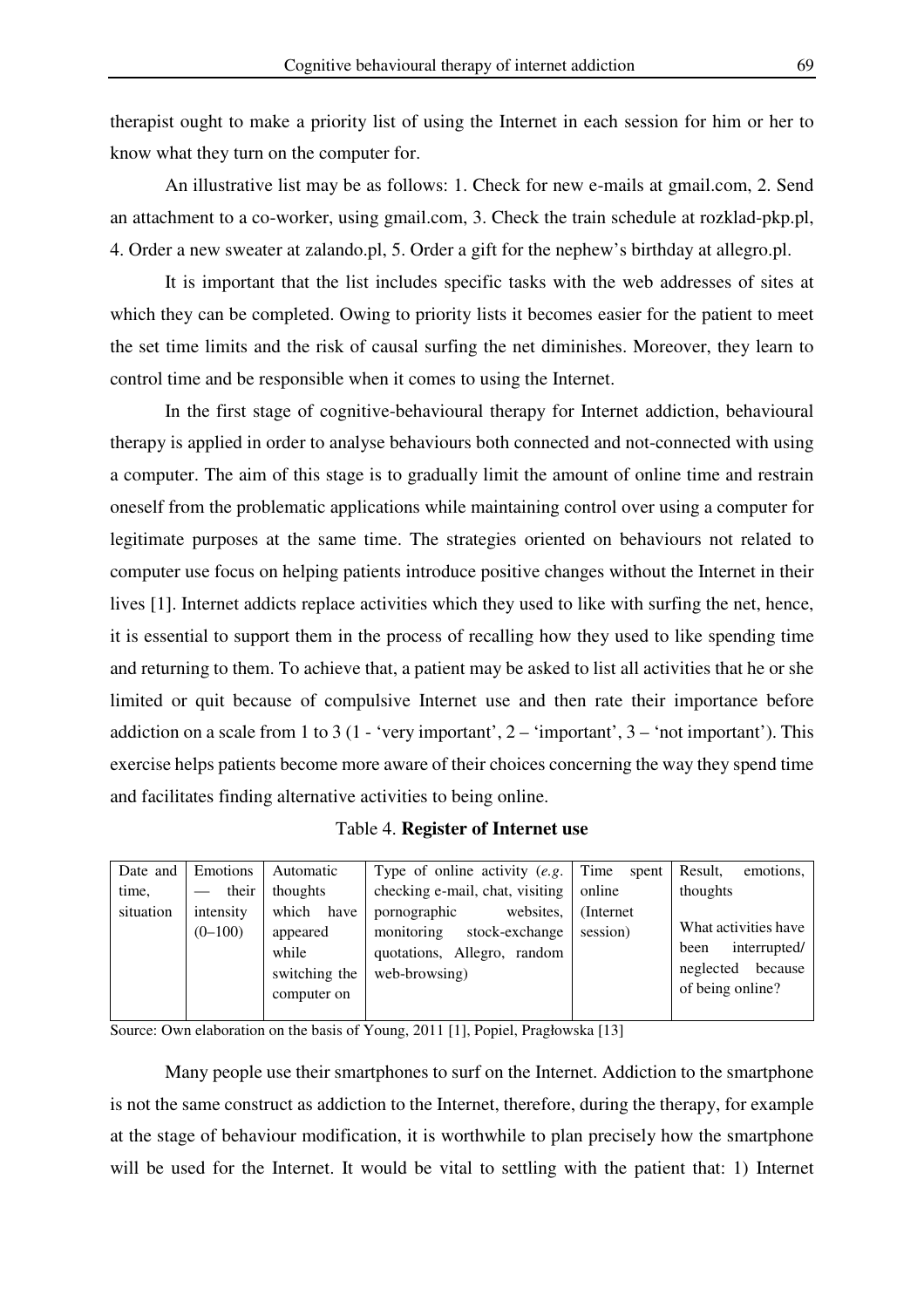notifications must be turned off, 2) During the day, time without the phone is to be set, 3) The Internet in the phone must be used only for designated purposes [3, 14].

## Stage 2: Cognitive restructuring

Cognitive restructuring is applied to identify, question, and modify the contents and cognitive processes leading to addiction. The second stage of CBT-IA therapy is based on the application of cognitive techniques in order to work on denial and rationalisation, justifying the excessive use of the Internet so that patients would take responsibility for their addiction and get involved in the therapy. Internet addicts are characterised by two types of beliefs: 1) Beliefs about expected positive results of harmful behaviour, 2) Beliefs concerning releasing from negative emotions, such as fear, guilt, anger, or sadness. During therapy, these beliefs are identified, questioned, and modified.

In the beginning, the therapy is oriented to dysfunctional contents and cognitive processes, which trigger excessive use of the Internet (functional analysis). There are certain characteristic cognitive distortions in the case of Internet addiction (for example, generalisation, catastrophisation, selective attention, exaggeration, personalisation), as well as negative core beliefs [6]. Internet addicts often feel anxiety when they are offline and worry about adverse events which are occurring now or may occur in the future. This sort of catastrophic thinking might contribute to compulsive Internet use in order to reduce anxiety and stress. Internet addicts have frequently distorted thoughts about themselves including ruminations, such as constant worrying about using the Internet and creating favouring self-images on the Internet, (*e.g*. "I'm worthless in the real world, but in the virtual world I am somebody" or "I only have true friends online".) Internet addiction is also accompanied by distorted thoughts, for instance, "Nobody loves me" or "The virtual world is the only place where I'm respected". Those exaggerated thoughts, having the notion "all or nothing", may intensify and fix the addiction to the Internet. The process of cognitive restructuring allows them to examine and discover the pattern behind them to modify it. Furthermore, it allows patients to assess rationality and validity of their interpretations of the reality; thereby, cognitive-behavioural therapy for Internet addiction can help patients to understand that they use the Internet to satisfy their certain needs and avoid some situations and emotions.

Afterwards, patients are taught to question these thoughts outside therapeutic sessions, in order to reduce rationalising and justifying the excessive use of the computer and break the vicious circle of confusing the Internet with a better quality of life. Through restructuring maladaptive cognitive schemas, patients become aware of how to satisfy their needs in real life without recourse to compulsive Internet use.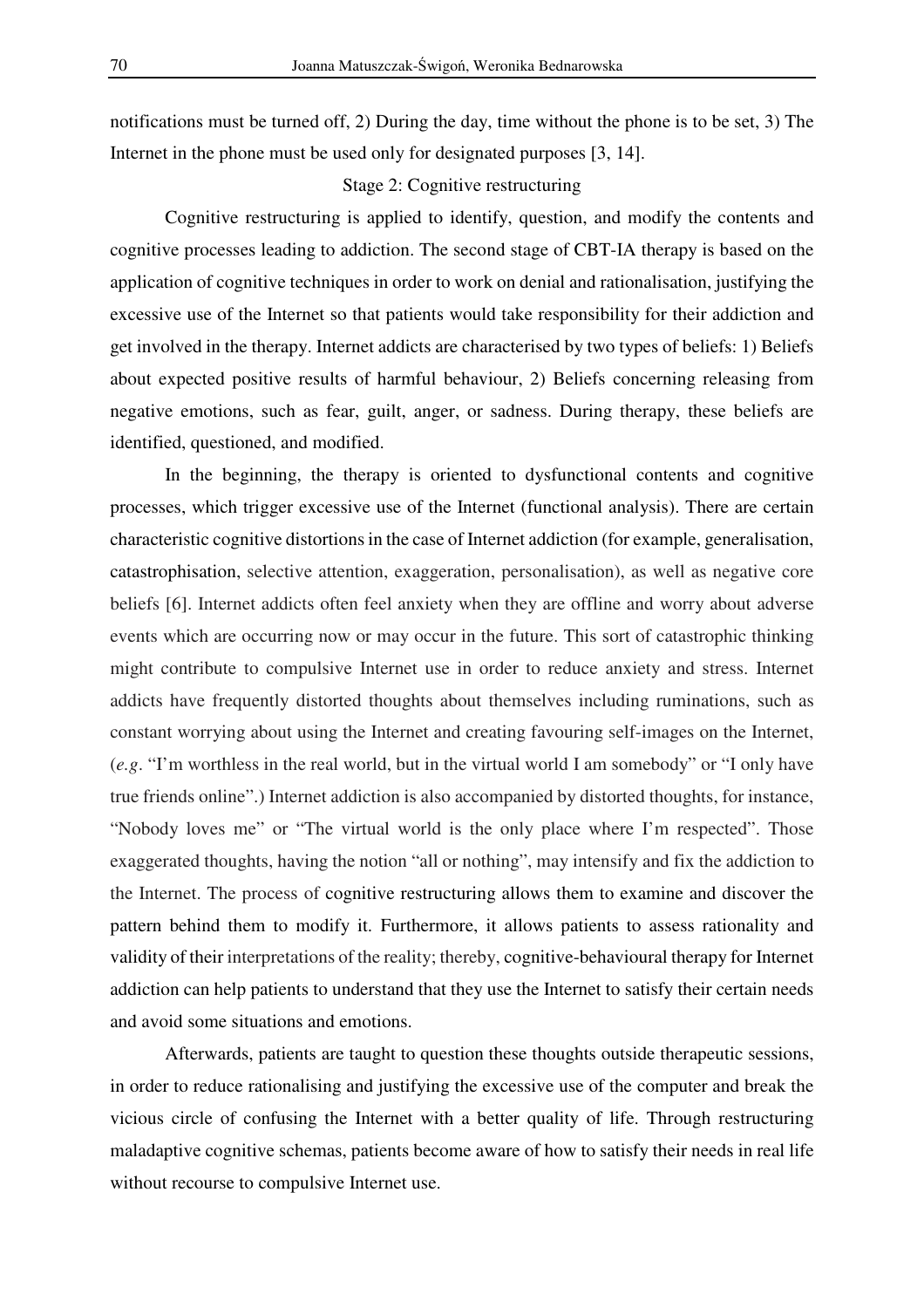Due to cognitive distortions, they often feel overwhelmed, exaggerate their difficulties and do not appreciate the possibility of taking corrective actions. To help them to achieve their therapeutic goals, the therapist aids them in identifying main problems or consequences of their addiction. At the same time, the clinician encourages patients to list the main benefits of limiting Internet use. This type of clear assessment of the disadvantages of maintaining Internet addiction and advantages of overcoming it is a valuable skill which prevents relapses in the future [3].

### Stage 3: Relapse prevention

The third stage of CBT-IA is focused on long-term recovery. The principles of Harm Reduction Therapy (HRT), which are oriented towards co-existing disorders or difficulties to prevent relapses, are applied [15]. Due to the fact that Internet addiction is often underlain by other disorders or difficulties, such as depression, other addictions, social phobia, relationship conflicts, or occupational burnout, during therapy, these issues should be resolved to avoid the threat of the Internet being an escape from them. Harm Reduction Therapy may be applied to identify and treat these disorders since it is focused on coexisting factors, of the personal, professional, psychiatric, social, or situational nature, which contribute to the development of Internet addiction. At this stage, techniques deriving from various schools, like reality or interpersonal therapy, are integrated. Furthermore, an addict is advised to attend a support group based on the 12-step program to improve interpersonal skills and reality testing. In the case of cybersex, addicts who are in relationships are recommended to participate in couples therapy aimed at the improvement of communication. What is more, it is necessary to introduce pharmacotherapy when a mental disorder is diagnosed.

Harm Reduction Therapy is used for identifying and treating mental disorders accompanying compulsive Internet use, as well as helping patients to cope with the social problems underlying their addiction. Compulsive behaviour constitutes a means to reduce accumulated tension and serves as a reward. Internet addicts frequently look for relief in moments of tension or excitement in front of a computer screen. They treat the Internet as an escape from their problems.

It is crucial for a patient to know that refraining from the behaviour is not sufficient to state: "I am healthy." Full recovery is something more than refraining from compulsive behaviour; it requires addressing the problems underlying addiction and solving them in an adaptive manner, otherwise, a relapse might occur.

### **Efficacy of Cognitive-Behavioural Therapy for Internet Addiction**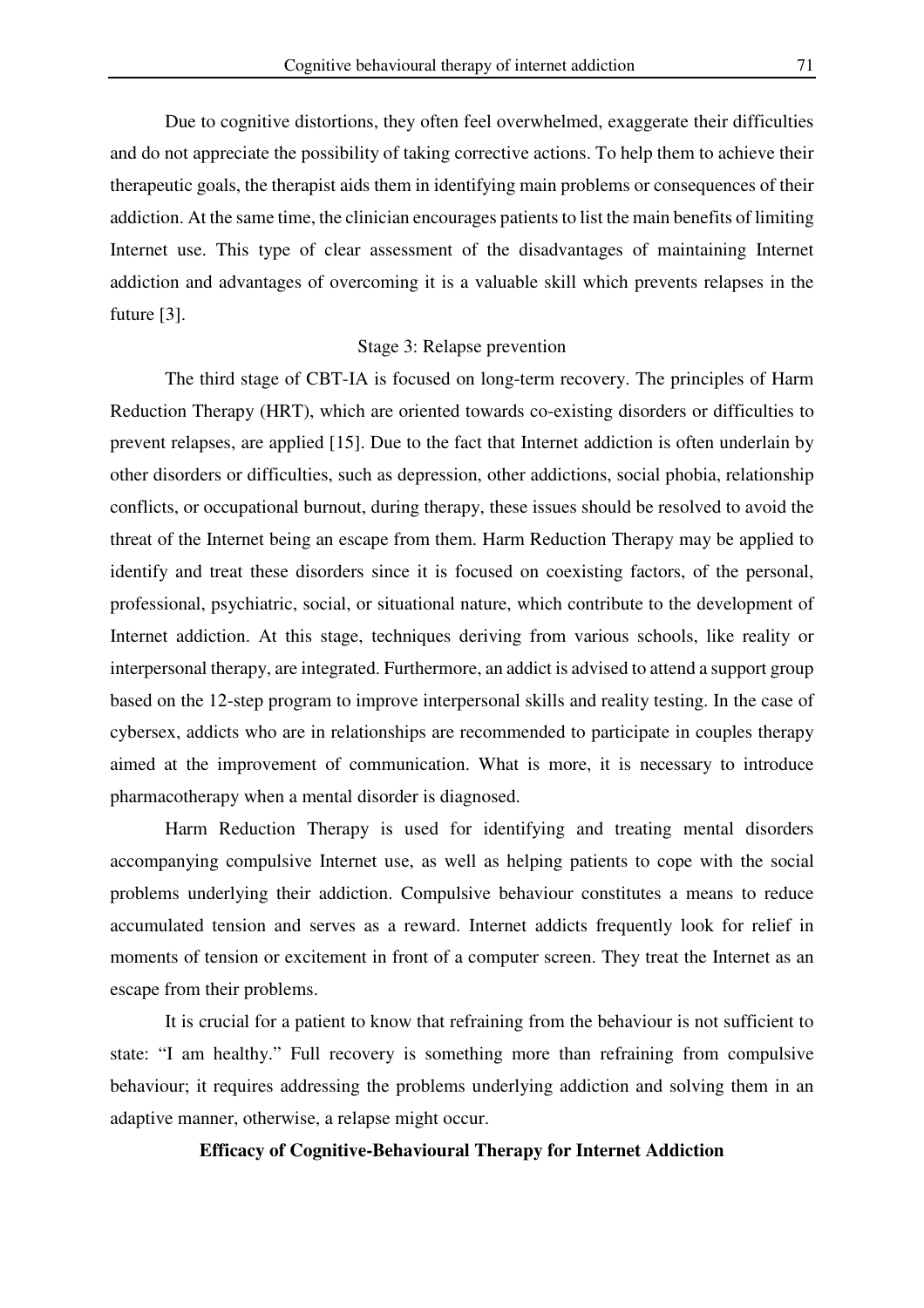A meta-analysis by Winkler and others, covering 16 clinical trials of various therapeutic approaches has indicated high effectiveness of cognitive-behavioural therapy in treating Internet addiction (effect size  $d = 0.84 - 2.13$ ) [16]. Research on the CBT-IA effectiveness has shown that at the end of the twelfth week since completing the therapy, over 95% of patients were coping with the symptoms of addiction; moreover, 78% of them maintained recovery six months after the treatment [12]. Young conducted research on a group of 114 patients during the third, eighth, and tenth session and six months after completing therapy in order to assess: 1) the motivation to reduce the abuse of the Internet, 2) the ability to control Internet use, 3) the involvement with offline activities, 4) the improvement of interpersonal relations, 5) the improvement of offline sexual life (in case of cybersex addicts). Results show that online time management was the most difficult as reported by patients (96%), followed by relationship problems due to the amount of time spent at the computer (85%), and sexual problems because of online sex preference (75%). CBT proved to be effective in treating patients when it concerns Internet addiction-related symptom reduction six months after completing the treatment [10]; additionally, other research conducted in 2013 confirmed the results. Patients were still able to manage their online time [17].

Studies by Brand, Laier, and Young provide further evidence that cognitive-behavioural psychotherapy may be effective in treating Internet addiction [18]. Furthermore, they show that a specific way of thinking (coping strategies and expectations about using the Internet) is a mediator between psychopathological symptoms (depression, anxiety), personality traits, and social factors (loneliness, social support) and development and maintenance of generalised Internet addiction. Therefore, it is important to identify cognitive distortions and recognise expectations of patients as to Internet use in order to understand their needs and the way they believe that the Internet may satisfy their needs.

### **Conclusions**

Cognitive-behavioural therapy for Internet addiction may be successfully applied to reduce addiction symptoms, improve impulse control, undermine cognitive distortions, and develop problem-solving skills, both personal and situational, which are clearly connected with compulsive Internet use. This therapy is focused on helping patients to work out healthier methods of coping with problems than turning to the Internet, searching for causes of addictions, and finally, addressing them to prevent relapses in the future.